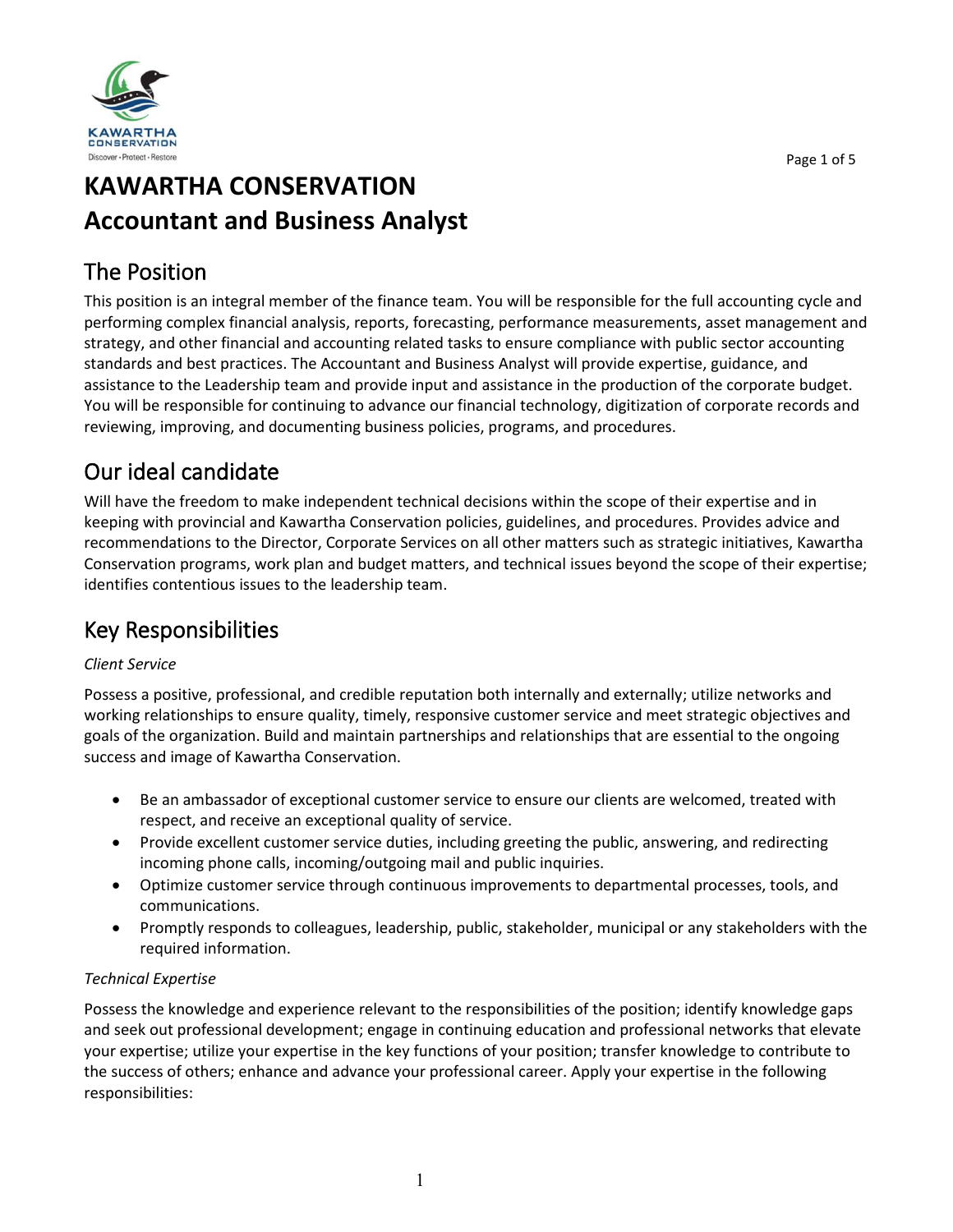

Page 2 of 5

- Responsible for the General Ledger and ensure accurate record of transactions. Ensure integrity and accuracy of books of account and financial records. Prepare journal entries required and keep a welldocumented record of transactions and supporting documentation.
- Produce timely internal financial statements. Review and monitor actual expenditures and complete analysis and reporting regarding variances between budget, actual expenditures, and projected yearend amounts for all departments.
- Be actively involved in the coordination, preparation, and analysis of the annual corporate budget including developing templates, deadlines, providing guidance, and acting as a financial liaison.
- Prepare reports to the Board of Director related to internal financial statements, policies, procedures, budgets, or other matters that may arise.
- Possesses knowledge and apply criteria from Public Sector Accounting Standards including Section 4200 (accounting standards that apply only to government not-for-profit organizations) for both routine and non-routine situations.
- Maintain, assess, and ensure accuracy of Tangible Capital Assets database. Annually project TCA replacements on a multi-year format for budget consideration.
- Participate in the Asset Management Plan, Strategy and Budget development and implementation for the organization.
- Take active role with year-end audit including the preparation of working papers, analysis of accounts, comparatives to budget, and draft of year-end financial statement and facilitating auditor queries.
- Be responsible for timely reporting to outside agencies and partners budget submissions and interim and final reporting, credit facilities, partner municipalities' requirements under the Municipal Act, and the preparation of the annual Charity Information Return.
- Develop and implement various financial models and costing databases to perform administration and analytical duties.
- Complete reporting through the Information Management System (IMS) and develop and/or improve existing reports through the database for assistance with accounting processes such as revenue recognition, deferred revenue analysis, data review for gaps, internal audit to financial records and other tasks as required.
- Research opportunities for program funding; facilitate funding application process with program staff, ensuring timely completion and submission; prepare required supporting corporate documentation; ensure timely reporting to secure funds.
- Coordinate payments of municipal, sales and other such taxes.
- Coordinate and ensure applicable property tax relief programs are in place.

#### *Teamwork*

Promote Kawartha Conservation both internally and externally; model exceptional behaviour; align program goals to Kawartha Conservation's vision, mission, and focus; communicate successes internally and externally. Achieve common goals through teamwork; by collaborating, listening, and sharing information and finding common solutions.

- Provide financial leadership, advice, training and clarification to departments, project leads, and leadership team in interpreting monthly financial statements, projections, and development of special project and operating programs.
- Ensure the Director, Corporate Services is informed of potential accounting or financial problems/issues and provide solutions.
- Stay current with all regulation practices, tax laws, reporting requirements, and business trends.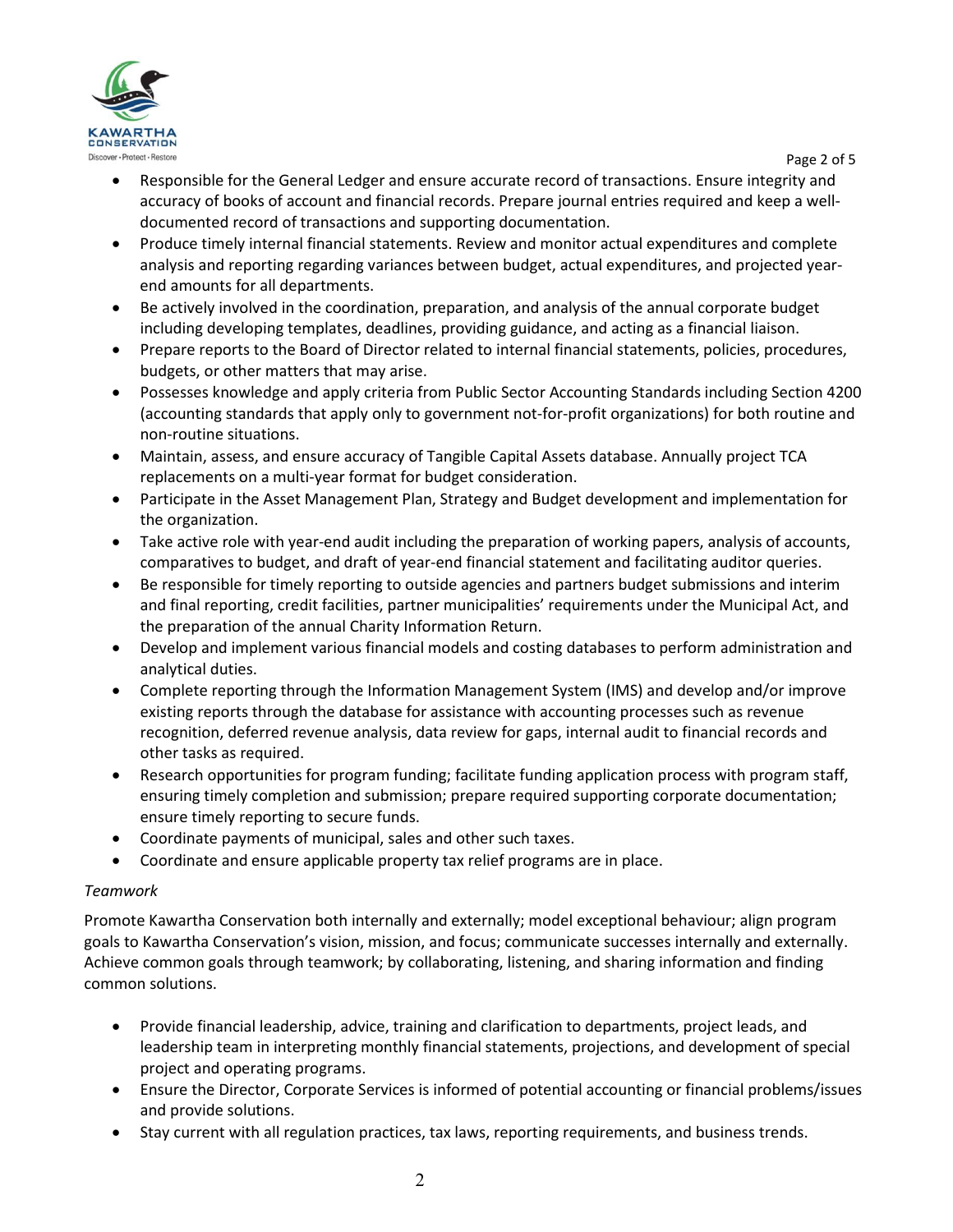

Page 3 of 5

- Provide technical, financial, and problem-solving assistance to staff.
- Provide guidance and assistance to the department regarding accounts payable and payroll transactions, procedures, and legislative requirements.
- Take the lead in coordination of year-end audit and work closely with the auditors during the audit process.
- Take an active role in the annual planning and budgeting exercise for both operating and capital budgets.
- Assist in the development, implementation, ongoing monitoring, and reporting of key performance indicators and measures.
- Be knowledgeable in and ensure MFIPPA legislation is adhered to as it pertains to financial information.

#### *Risk Management and Administration*

Adhere to and ensure that activities are compliant with Occupation Health and Safety (OHSA) and other pertinent laws, regulations, administrative standards and required practices; to eliminate or reduce risks to overall organization. Communicate potential risk situations including determining root causes and suggesting recommended changes.

- Review the annual insurance policy and associated premiums and recommend any risk management improvements, and/or increased coverage to protect the organization.
- Responsible for ongoing insurance needs such as Certificates of Insurance, policy updates, best practices, etc.
- Monitor compliance of corporate policies and procedures and legislative requirements related in areas of responsibility and identifying areas for improvement by developing recommendations, policies, programs, and procedures.
- Responsible for financial records retention management and leads the digitization of records process for the corporate services department.
- Ensure compliance with financial policies, procedures, and accounting standards of the PSAB.
- Provide financial support to Friends of Kawartha Conservation.
- Perform accounts payable, accounts receivable and payroll functions on a relief basis when needed during absences or as requested.
- Provides information technology support on a relief basis when needed during absences or as requested.
- Other duties as assigned, in accordance with department objectives and relevant to the position.

## Skills and Expertise

- Post-secondary education in Business, Finance or Accounting.
- Professional accounting designation (CPA) preferred or progressing towards completion of designation.
- Minimum three (3) years of pertinent work experience, preferably in public sector finance, including financial analysis, budget preparation, business plan development, internal controls, capital asset accounting and interpretation of financial statements and Key Performance Indicator tracking.
- Thorough knowledge and experience in the application of accounting principles and practices.
- Excellent knowledge of financial reporting methods and analytical tools available (Tableau, PowerBI, Excel)
- Excellent knowledge of Microsoft Excel including dashboard creation, formulas and Pivot Tables and Charts. Skills in VBA/Macros would be considered an asset.